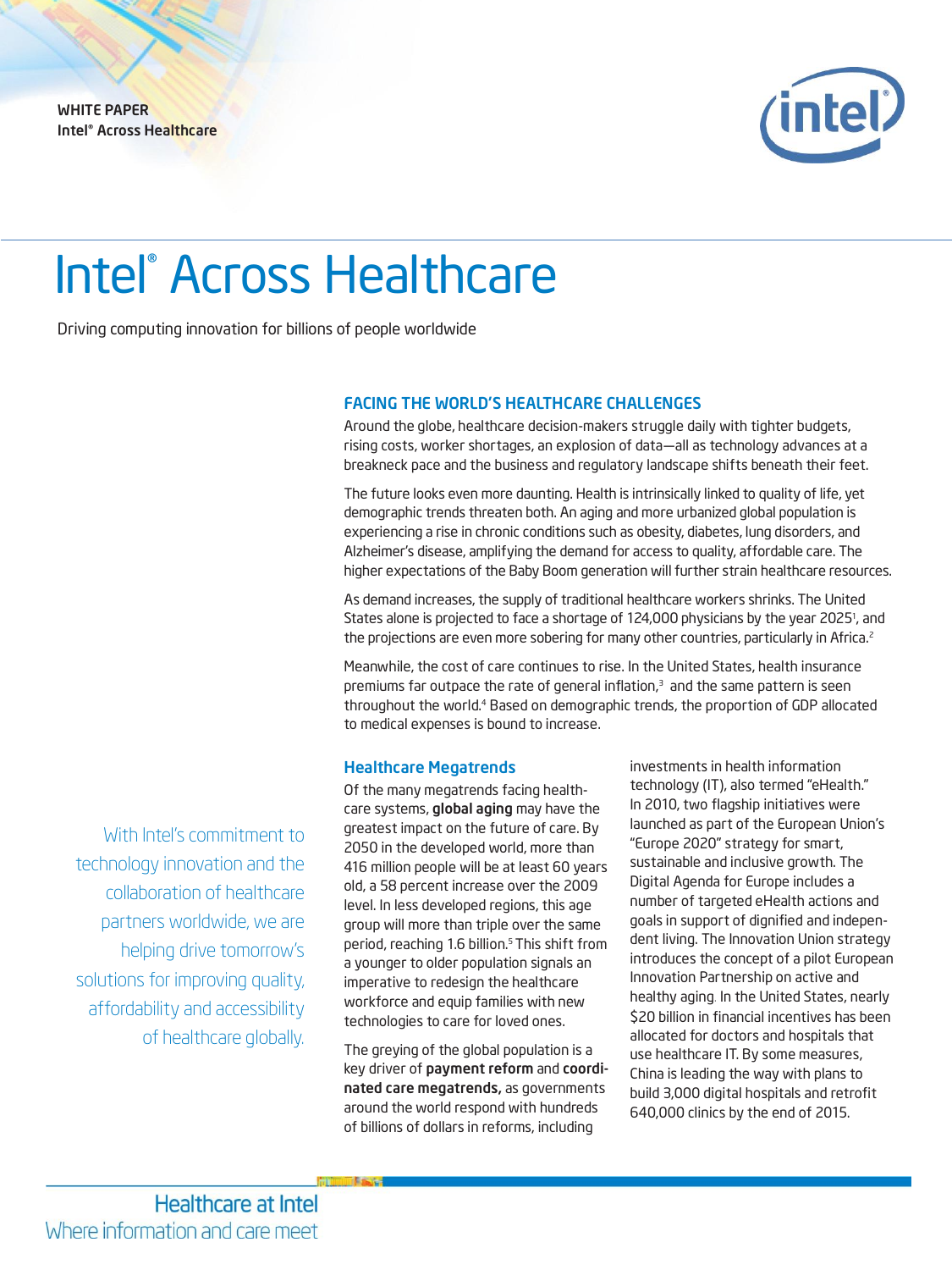The traditional, costly fee-for-service model is on the decline. Increasingly, governments and private insurers are migrating from paying for volume to paying for value of services. We're also seeing a shift from solo practices to collaborative, coordinated care—a team-based model aimed at improving care quality in an era of rising demand and shrinking resources. Care coordination is particularly important for patients with multiple chronic illnesses.

Meanwhile, the spirit of discovery races forward. Thanks to rapid improvements in computing power, the cost of genome sequencing has plunged from \$100 million U.S. dollars per genome a decade ago to less than \$1,000 today. We will see a shift from population-based healthcare to personalized medicine—targeted diagnostics and treatments based on each person's history and genetic profile. Although fraught with complexity, this megatrend could one day revolutionize what it means to be a doctor or patient.

# Intel's Vision for Healthcare

Tomorrow's healthcare challenges demand innovation across the spectrum of care. Intel Corporation's vision is to deliver innovative computing technologies and solutions that will improve healthcare quality and access while reducing unnecessary costs for billions of people worldwide.

Intel innovations have been powering the healthcare industry for more than 40 years. Intel architecture (IA) delivers performance, security and a seamless experience so that people can collaborate for better health.

Intel teams work with governments, healthcare organizations, and technology innovators worldwide to build tomorrow's health IT tools and services.

# Place-shifting and Skill-shifting

Sustainable healthcare requires a "placeshift" from expensive hospitals and specialty care to the home and community. In an era of doctor and nurse shortages, we also need to "skill shift," giving responsibility for some care traditionally delivered by doctors and nurses to community health workers, family members, and patients, who will need training in their new roles, and a way to connect with one another.

## Healthcare Technology Solutions

Intel is building smaller and faster processors, enabling manufacturers to build lighter tools with longer battery life. Intel powers new mobile form factors—the next generation of Intel Ultrabooks™, tablets and smart phones that will be used in the hospital, clinic and home.

Care Innovations™, Intel's joint venture with General Electric Company through its GE Healthcare Division, produces a range of home health devices to help caregivers, family members and patients coordinate care and support independent living.

Intel speeds up data processing in a wide range of medical imaging and devices from MRI and CT equipment to fitness

consoles. Intel also is advancing cloud computing and the data centers that host electronic health records (EHRs) and health information exchanges (HIEs). We've created a hybrid cloud solution that enables doctors in small practices to adopt EHR technology by minimizing upfront costs and the technical complexity of data storage. We're also delivering high-performance computing clusters to usher in next-generation genomics for personalized medicine.

With the trends toward increased clinical mobility and cloud-based services, privacy and security are critical priorities. Intel advises IT decision-makers on how IA-based technologies can support their needs for privacy and security of patient information and compliance with local regulation of healthcare information. Intel offers a range of hardware-assisted security technologies, including accelerated encryption, antitheft, identity protection, malware detection, and remote management of PCs, laptops and devices. Intel engineering also extends to software solutions, such as Intel® Expressway Service Gateway, a middleware solution for securing and integrating healthcare data.

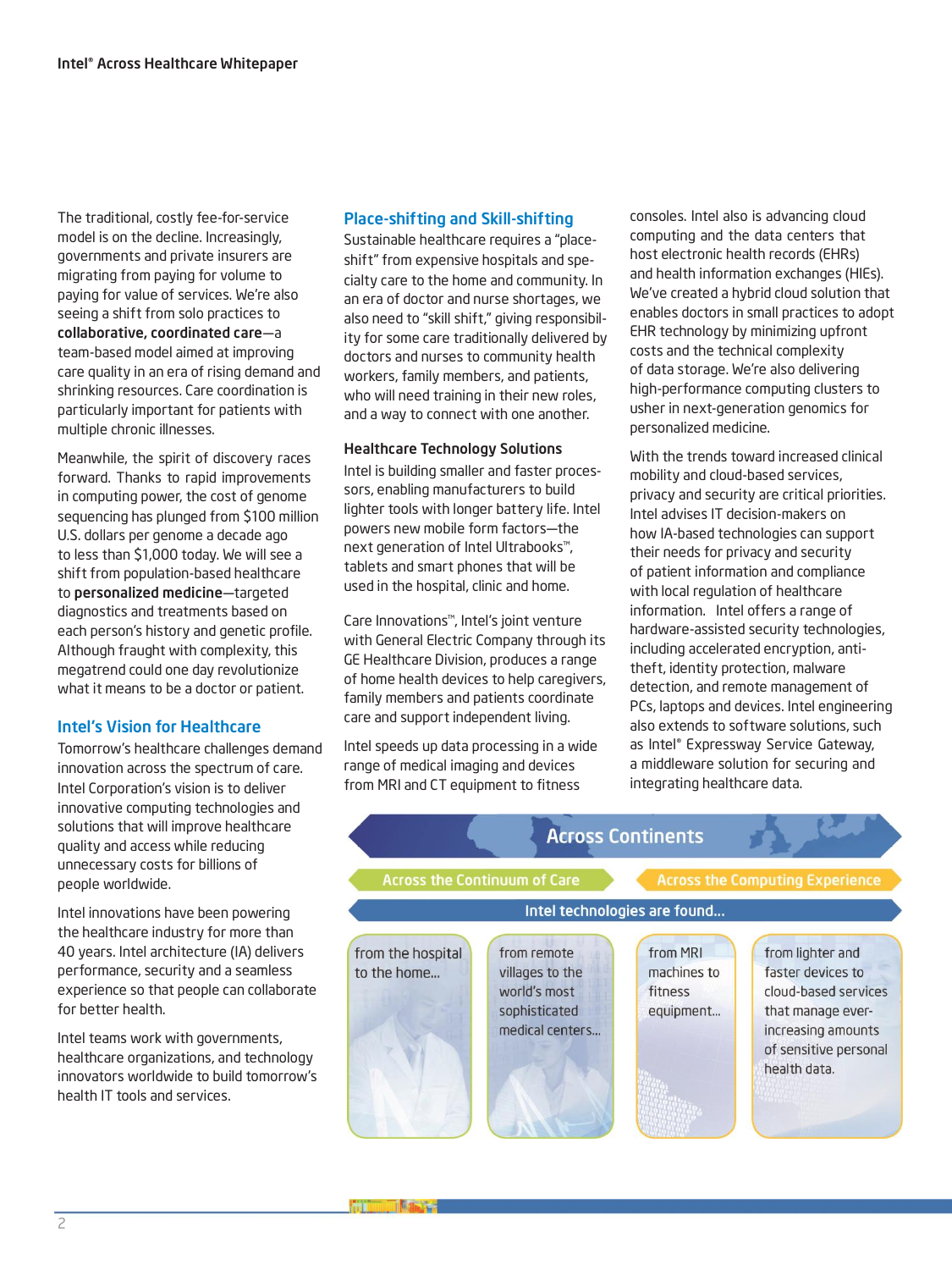

#### Intel Strategy: "Shift Left" to distributed, personal health. Need a health infrastructure and workforce strategy that skill-shifts and place-shifts care to the home and community, whenever possible and appropriate.

## People-Centered Research and Development

To drive innovation, Intel conducts ongoing research. Our goal is to examine how the computing experience—every solution that Intel delivers, from microprocessors embedded in medical devices at the bedside to technology in the clinic, hospital, home and cloud—will enable the care continuum over the next decade.

Intel teams of ethnographers conduct people-centered research to understand the everyday lives of people on the front lines of giving and receiving care. Our social scientists have completed fieldwork in more than 1,000 homes and more than 250 hospitals and clinics across 20 countries. We study doctors and nurses, hospitals and clinics, and patients at home, work and play around the world. This research—employing business, technology and usability experts—helps identify technology requirements and innovations that can support new care models.

While Intel's ethnographers focus on people, our R&D labs explore what's next in technology. Intel engineers are investigating a range of new technologies to advance healthcare.

# Global Collaboration

Intel is a thought leader and trusted advisor to governments and healthcare partners around the world, collaborating on care redesign, business models and policy changes to achieve successful healthcare transformation. Intel is working on health reform and public policy in more than a dozen countries, collaborating with governments to address critical issues such as payment reform and the adoption of IT standards for healthcare.

Intel teams recently helped to pilot a telemedicine network in rural Mexico that connects doctors and nurses in urban centers with patients in rural areas. The system supports transmission of highdefinition video and audio in real time, and it allows remote physicians to gather data from medical devices in the local rural clinic, such as CT scanners, x-rays and heart monitors. Doctors are using the system to perform exams, diagnose, and develop treatment plans, bringing a lifeline to people in rural communities.

Another major effort is focused on educating healthcare workers. Beginning in Sri Lanka, the Intel World Ahead program launched a mobile computing platform that delivers interactive, multimedia healthcare training and educational content. This is the start of a program to train 1 million health workers by 2015 in emerging markets including Bangladesh, Brazil, India, and Nigeria. The platform, distributed free of charge, is designed to address the critical shortage of healthcare workers in developing countries, where health facilities and faculty are in short supply and Internet access is not always possible. The content can be uploaded from a thumb drive or transferred from another PC when an Internet connection is not available.